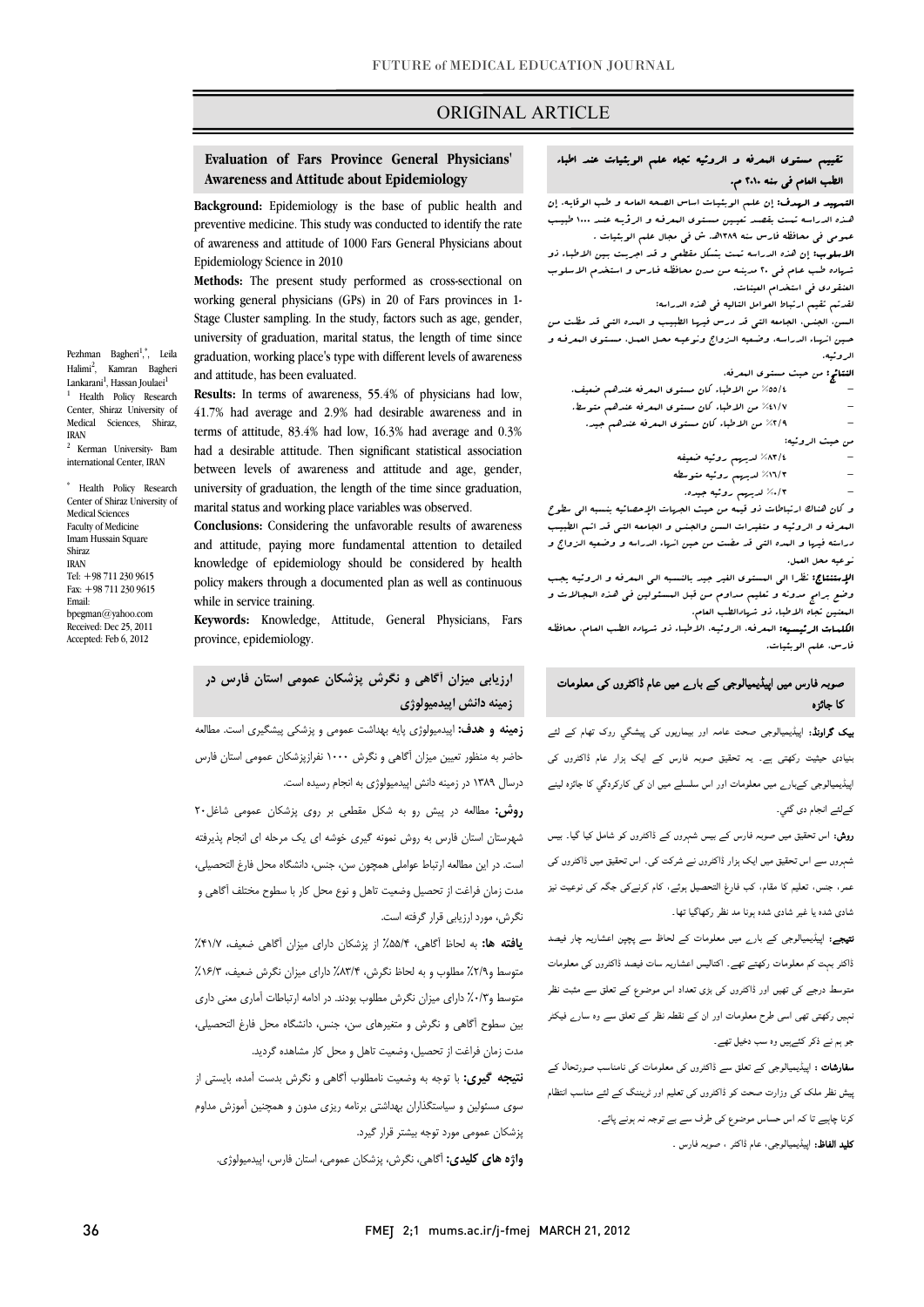#### **INTRODUCTION**

Epidemiology has several different definitions in medical science, but the most comprehensive one is presented by John Last in 2004, as the study of disease distribution in a population and evaluation of factors affecting the distribution and using the results of these studies to solve health problems (1). acknowledged by all of the technical experts of epidemiology as the base of public health science. The basic approach of the science is testing hypotheses, disease evaluation, conducting studies to determine awareness and attitude and performance rate of populations, determining causing relations, accomplishing and evaluating interventions and new experiences, evaluating exposure to the risk factors, describing facts and evaluating health and care interventions (2-4). It is evident that the impact of the epidemiology knowledge on health system performances across the world is in reduction, elimination and sometimes eradication of diseases, increase of life expectancy, improvement in quality and quantity of care and referral system, also improvement of patients' and society quality of life (5-6). On the other hand, health and care in any society is one of the most important priorities of policy and investment in the society. Issues in this field are usually of particular importance as the problem is related to human life and physical and mental health of the community (7-8). So many studies have been conducted worldwide on awareness and attitude of physicians in different medical and care fields, including Vastyn Peak's research in 1992 on physicians' awareness, attitude and performance of hypertension and its treatment in Cuptone city or Steven and colleagues' research in 1992, on general physicians' awareness and performance in the field of hypertension in Australia and also Hadi and collegues' research conducted in Jahrom, on general physicians' awareness and attitude towards diabetes and its treatment or Lorer and Vivani research in 1997 about family physicians viewpoints about the treatment of common cardiovascular diseases and dozens of other researches in diverse fields of medical science especially measuring the knowledge about patients' clinical strategies (9-12). But so far no research has been conducted specifically evaluating general physicians' awareness, attitude and performance of epidemiology itself in a coherent, comprehensive and targeted way. As mentioned this layer of the society because of the type of their position in health system and also their key role in the development of public health and prevention of diseases are of great importance, and in need of learning principle and nature of the knowledge to apply in their profession and also to set up and conduct basic and practical researches in their specific field. Therefore, it is sensed critical to evaluate province and then country's GPs<sup>1</sup> awareness, attitude and performance in order to move along with the goals of twenty year outlook of comprehensive country's health master-plan. Considering the main approaches of epidemiology knowledge and as a result its close relationship with clinical and medical training in the prevention of common health problems (13- 16), it seems that the present study can help health system's educational planners to match educational topics related to the fundamental principles of epidemiology and provide

 preliminaries to institutionalization of epidemiology in the .<br>medical education.

# **METHODS**

 The present study is a cross-sectional study performed in 2010 on general practitioners (physicians) working in private or governmental sectors in 20 of Fars provinces as the study samples, chosen by 1-Stage Cluster sampling with respect to the proportion of the total number of physicians doctors having a general doctorate working in private or governmental sectors of Fars province were studied and certified medical doctors and non-employed ones or those employed outside the province were excluded ( Inclusion researcher made questionnaire about epidemiology areas, nature, goals, attitudes, performances and approaches in health system made of 20 questions, including10 attitude survey questions and 10 awareness survey questions. Its and using Lawsh method and calculation of two ratios' test between correct answers in both privileged and non- privileged groups and significant difficulty coefficient equal to  $(>0.76)$ , means valid equal to  $(p<0.0001)$  and its was equal to 0.85. After correcting questionair, those achieving the minimum score of 15 out of 20 in both of them were considered at the desirable level, those achieving scores between10-15 were considered average and those distribution of questionnaires among 40 of province's general practitioners in the pilot stage for calculation of the mean and standard deviation of awareness and attitude scores and to identify the validity and reliability of questions calculated equal to 0.7 and 0.63 for attitude survey questions and by using the sample size formula (Z2  $*$   $\bar{\alpha}$ ) d2), the minimum sample size of 753 persons for awareness and 610 persons for attitude was calculated. it was decided and margin of error  $(d = 0.05)$  ]. It is noteworthy that data from samples examined in the pilot study were not used in the main study. After the questionnaires' distribution in each one of the cities in case of not responding of some of practitioners, were sampled and were entered to the study pool until reaching to the1000 samples and also to observe ethical considerations, the GPs were assured of the analysis where is a group and their personal details not to be<br>used in any way. Finally, after identifying the descriptive statistics, such as average score of awareness and attitude sorted by all of the studied variables to determine the relationship between age and the length of time since ANOVA test, was used, to determine the relationship between gender, university of graduation, type of work and marital status, with levels of awareness and attitude Chi- square test was used. The relationship between awareness and attitude scores was determined by calculating the Pearson correlation coefficient. Data analysis was performed in each city to the whole number of them. In this study the and Exclusion Criterion). Data collection tool was a validity was determined desirable by using experts' opinions reliability by Gronbach Coefficient alpha calculation method gaining scores below 10 were considered low. After the the standard deviation for awareness survey questions was to enter 1000 person in the process [confidence level 95% the GPs to avoid selection bias, a number of other general to be done as a group and their personal details not to be graduation with awareness and attitude levels, one-way

<sup>1.</sup> General Physician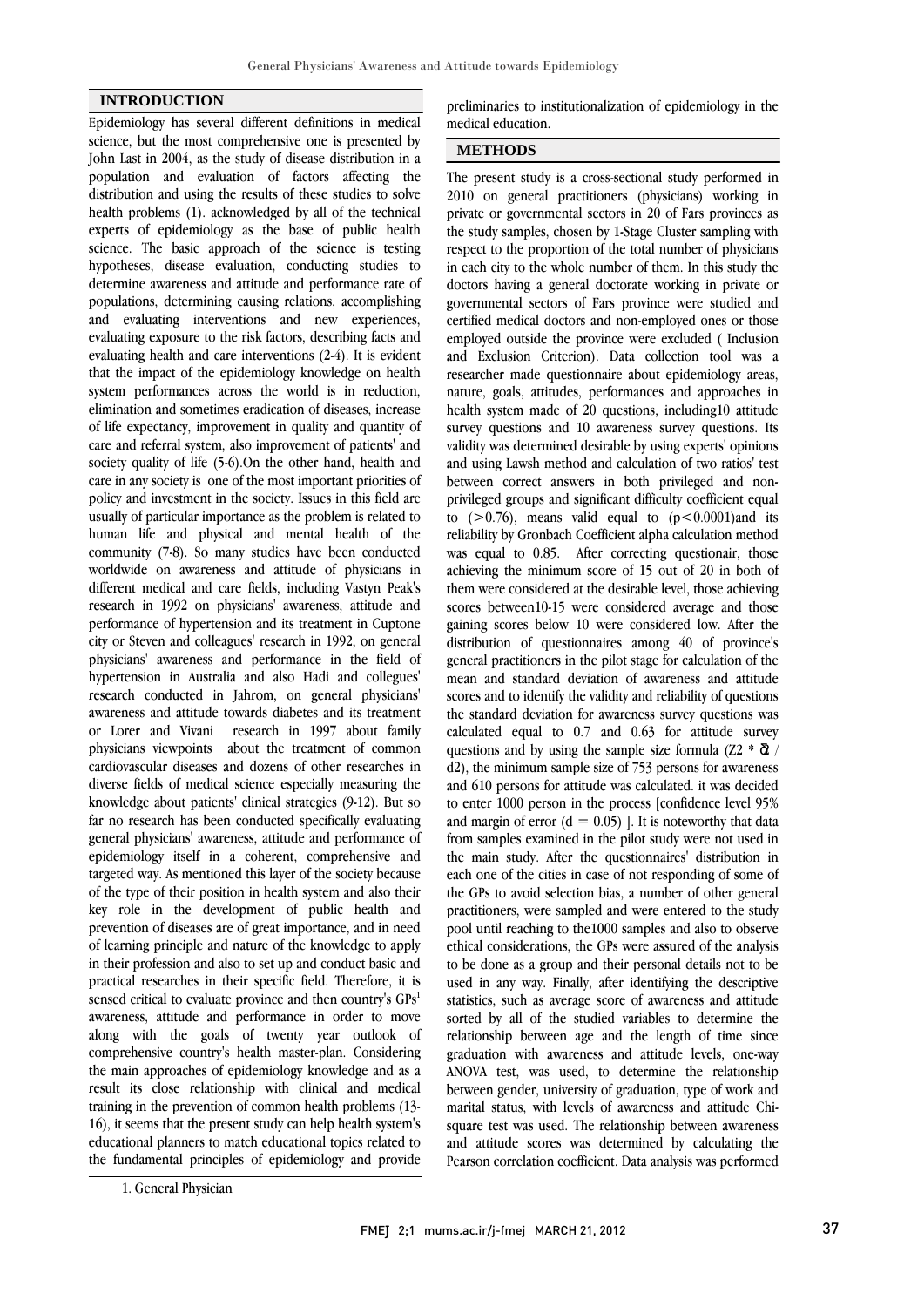֦  $\overline{a}$ 

using the software SPSS16 and Minitab15.

#### **RESULTS**

 In this cross-sectional study 750 male GPs (75%) and 250 female GPs (25%) participated. The average age was 41.72  $40.83 \pm 6.29$  for the male doctors and  $44.38$  5.29 for the female doctors. 701(70.1%) physicians only worked in private clinics, 149(14.9%) worked in both private practice and clinics and 150(15%) only worked in clinics. The place Sciences (36.9%), Isfahan (13.5%) and Bandar Abbas (10.4%). mean and standard deviation scores of awareness and attitude of GPs' working at private practice offices that were  $100\%$  private were respectively, equal to  $9.78 \pm 3.31$ to  $9.61 \pm 2.98$  and  $8.96 \pm 2.12$  and for private practice-clinic doctors' were respectively equal to  $9.33 \pm 1.71$  for those in private sector and  $8.22 \pm 2.31$  for those in the public sector  $10.02 \pm 3.4$  and  $9.90 \pm 2.11$  respectively, and for GPs doctors in the main study and all were working in the governmental sector were respectively  $13.12 \pm 1.13$  and  $10.26 \pm 1.09$  and at last for the whole number of 290 doctors in the private sector were respectively  $10.98 \pm 3.13$ public sector were respectively 13.08  $\pm$  2.36 and 12.01  $\pm$  1.29. The difference between the scores in both private and public sectors were statistically significant (p<0.05). 984 of The average post graduation time was  $11.04 \pm 3.54$ . The duration of post graduation time for 13 GPs  $(1.3%)$  was under 5 years, for 389 GPs (38.9%) was among 5-10 and for 598 GPs (59.8%) was more than 10 years. In terms of awareness, 55.4% of physicians had low knowledge, 41.7% had a low attitude, 16.3% had average and 0.3% had a desirable attitude. The average of the time since graduation of GPs with average age of middle, upper middle and lower middle were respectively  $9.99 \pm 3.56$  and  $12.67 \pm 2.85$  (P l  $\pm$  6.24 and average age sorted by gender was calculated of graduation was respectively Shiraz University of Medical and  $8.10 \pm 2.92$ , for clinic GPs in private sector were equal working in urban health centers who are a subset of clinic and  $8.11 \pm 2.2$  And for the 109 doctors working in the GPs (98.4%) were married and 16 ones (1.6%) were single. average and 2,9% desirable, and in terms of attitude, 83.4% <0.001). the most taken samples with respect to the

 appropriateness of the Medical Council's statistics of each city, were from Shiraz, 380 ones (38%) and the lowest were of Kharame, 5 person (0.05%).The mean and standard deviation scores, of awareness and attitudes' evaluation of general epidemiology knowledge, were  $9.93 \pm 3.54$  and 8 **EVALUATION** respectively on the whole. The average sector of awareness and attitudes' evaluation of general practitioners sorted by gender, age, marital status, the length of time since graduation and the type of working place is shown in Table 1. One-way ANOVA test association analysis between statistically significant relationship. In Post-ANOVA tukey test was determined that there is the difference between the three groups with low, average and desirable scores significantly. Results of analysis between gender, marital awareness and attitude showed in table 2 and 3. To determine awareness and attitude levels associated with the length of time since graduation, one-way ANOVA test reported a fully statistically significant relationship  $(p<0.0001)$ . Then Tukey three groups with low, average and desirable scores significantly. Finally one-way ANOVA test reported a statistically significant relationship (p<0.0001) between levels of attitude and the duration of post graduation time, low levels of attitude was shorter, and for GPs at desirable level of attitudes was longer. At the end of the analysis, the relationship between scores of awareness and attitude levels were calculated, in fact the relation of each level's scores overall relationship of both parts' scores were determined, which by gaining  $(p<0.0001)$  and correlation coefficient equal to 0.12. it was determined that there is a direct and incomplete correlation between these two variables; it attitude scores also increased. Then in the next stage among the low levels, a coefficient of  $0.45$  (p <0.01), among the average levels, a coefficient of 0.55 ( $p < 0.02$ ) and among the desirable levels, a coefficient of  $0.66$  (p <0.001), was  $\overline{a}$  $\pm$  2.75 respectively on the whole. The average score of the age variable and awareness levels  $(p<0.0001)$  showed a status, graduated place and workplace by the levels of test determined that there is the difference between the in this part the duration of post graduation time of GPs with with the same level was calculated. In the first step the means that by the increase of awareness scores, the average calculated respectively.

 **Table 1. The Mean Scores of General Physicians' Attitude and Awareness regarding Gender, Age, Marital and Time of Graduation.** 

| <b>Variable</b> | Awareness score of 20 | <b>Attitude score of 20</b> |  |  |
|-----------------|-----------------------|-----------------------------|--|--|
| Gender          |                       |                             |  |  |
| Male            | $9.86 \pm 3.16$       | $8.04 \pm 2.58$             |  |  |
| Female          | $7.89 \pm 2.13$       | $10.1 \pm 3.2$              |  |  |
| Age             |                       |                             |  |  |
| $\leq$ 43       | $10.2 \pm 2.5$        | $8.01 \pm 2.77$             |  |  |
| >43             | $9.51 \pm 3.43$       | $7.99 \pm 2.7$              |  |  |
| Graduation time |                       |                             |  |  |
| $\leq$ 11       | $10.07 \pm 2.81$      | $7.86 \pm 2.71$             |  |  |
| >11             | $9.77 \pm 3.08$       | $8.16 \pm 2.78$             |  |  |
| Marital status  |                       |                             |  |  |
| Single          | $9.92 \pm 2.96$       | $7.87 \pm 1.25$             |  |  |
| Married         | $10.75 \pm 1.34$      | $8 + 2.76$                  |  |  |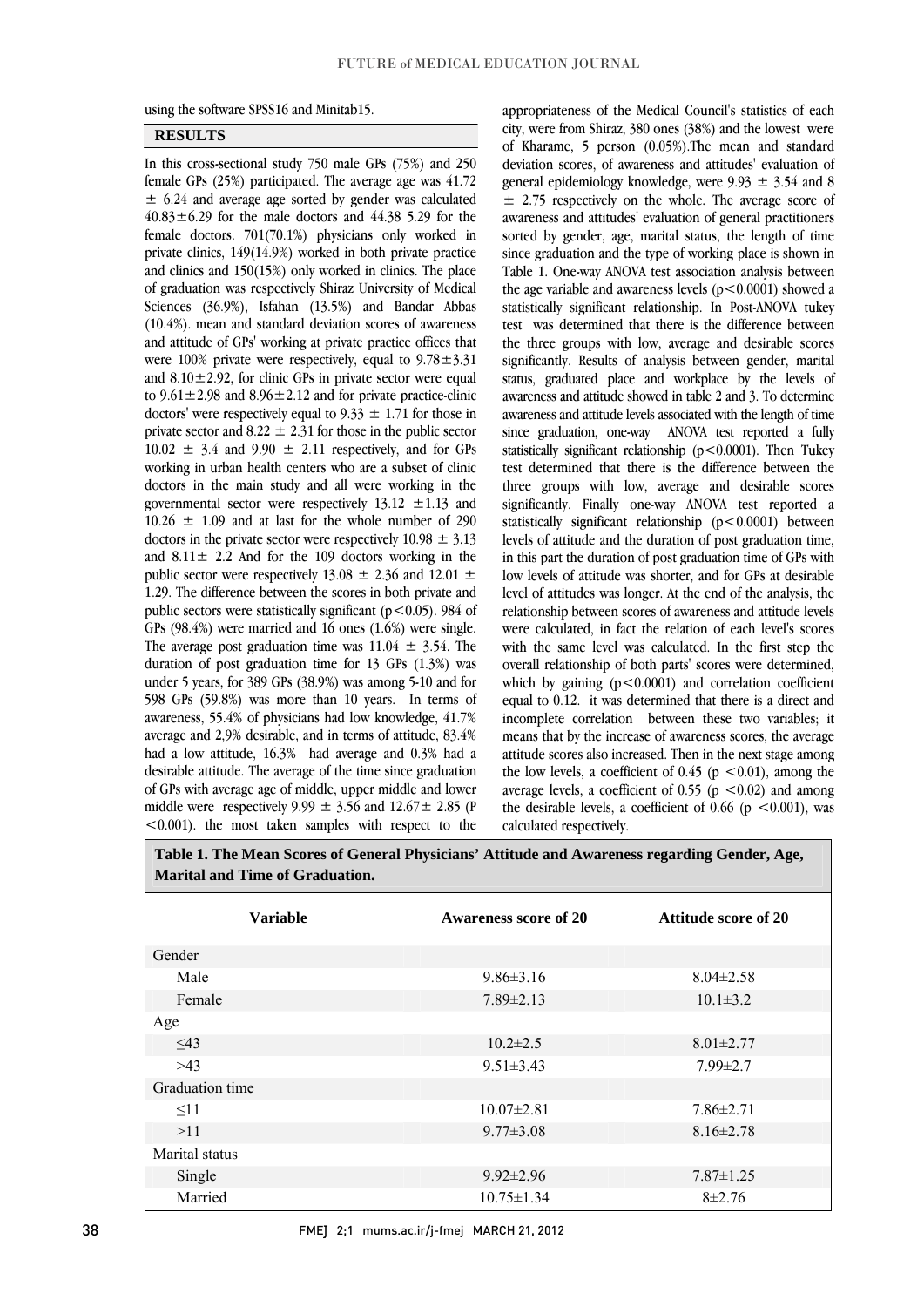$\overline{a}$ 

| <b>Graduation Place and Work Place.</b> |          |                          |                          |                          |                          |                          |               |                          |               |
|-----------------------------------------|----------|--------------------------|--------------------------|--------------------------|--------------------------|--------------------------|---------------|--------------------------|---------------|
|                                         |          | <b>P</b> Value           |                          |                          | <b>OR</b>                |                          |               | CI95%                    |               |
| <b>Variable</b>                         | Low      | Average                  | Desirable                | Low                      | Average                  | Desirable                | Low           | Average                  | Desirable     |
| Marital status                          | 0.004    | 0.005                    | 0.002                    | 1.66                     | 1.69                     | 1.11                     | $1.17 - 2.36$ | 1.14-2.39                | $1.01 - 1.29$ |
| Graduation<br>place                     |          |                          |                          |                          |                          |                          |               |                          |               |
| Fars                                    | $NS^*$   | 0.02                     | 0.04                     | $\overline{\phantom{a}}$ | 0.66                     | 0.97                     |               | $0.46 - 0.94$            | $0.96 - 0.97$ |
| Tehran                                  | 0.002    | $\overline{\phantom{a}}$ | $\overline{\phantom{0}}$ | 2.1                      | $\overline{\phantom{a}}$ | $\overline{\phantom{a}}$ | 1.99 - 2.29   | $\overline{\phantom{a}}$ |               |
| Tabriz                                  | 0.004    | $\overline{\phantom{a}}$ | $\overline{\phantom{0}}$ | 1.69                     | $\overline{\phantom{a}}$ | $\overline{\phantom{a}}$ | $1.11 - 2.22$ | $\overline{\phantom{a}}$ |               |
| Ahvaz                                   | 0.006    | $\overline{\phantom{a}}$ | $\overline{\phantom{0}}$ | 1.77                     | $\overline{\phantom{a}}$ | $\overline{\phantom{a}}$ | $1.2 - 3.1$   | $\overline{\phantom{a}}$ |               |
| Kerman                                  | 0.002    | $\overline{a}$           | $\overline{\phantom{0}}$ | 2.33                     | $\overline{\phantom{a}}$ | $\overline{\phantom{a}}$ | 1.99 - 2.79   | $\overline{\phantom{0}}$ |               |
| Work place                              |          |                          |                          |                          |                          |                          |               |                          |               |
| Private<br>practice                     | 0.0001   |                          |                          | 1.89                     |                          |                          | $1.11 - 2.23$ |                          |               |
| Clinic                                  | < 0.0001 | < 0.0001                 | < 0.0001                 | 0.51                     | 0.82                     | 4.65                     | $0.45 - 0.57$ | 0.75-0.91                | 2.9-7.45      |
| Both                                    | 0.002    | < 0.0001                 | < 0.0001                 | 1.26                     | 1.94                     | 0.19                     | 1.08-1.46     | $1.71 - 2.2$             | $0.09 - 0.4$  |

**Table 2. The Association between General Physicians' Awareness Levels and their Marital Status,** 

\*NS Not Significant

| Table 3. The Association between General Physicians' Attitude and their Marital Status, Graduation<br><b>Place and Work Place.</b> |          |                          |                          |           |                          |                          |               |                          |               |
|------------------------------------------------------------------------------------------------------------------------------------|----------|--------------------------|--------------------------|-----------|--------------------------|--------------------------|---------------|--------------------------|---------------|
|                                                                                                                                    | P Value  |                          |                          | <b>OR</b> |                          |                          | CI95%         |                          |               |
| <b>Variable</b>                                                                                                                    | Low      | Average                  | Desirable                | Low       | Average                  | Desirable                | Low           | Average                  | Desirable     |
| Marital status                                                                                                                     | < 0.0001 | < 0.0001                 | < 0.0001                 | 1.65      | 0.57                     | 0.99                     | 1.47-1.84     | $0.51 - 0.64$            | $0.98 - 0.99$ |
| Graduation<br>place                                                                                                                |          |                          |                          |           |                          |                          |               |                          |               |
| Fars                                                                                                                               | < 0.0001 | < 0.0001                 | $\overline{a}$           | 0.75      | 0.75                     |                          | $0.74 - 0.76$ | $0.74 - 0.76$            |               |
| Tehran                                                                                                                             | 0.002    | $NS^*$                   | $\overline{\phantom{0}}$ | 1.99      | $\overline{\phantom{a}}$ | $\overline{\phantom{a}}$ | $1.23 - 2.30$ | $\overline{\phantom{a}}$ |               |
| Tabriz                                                                                                                             | 0.004    | $\overline{a}$           | $\overline{\phantom{a}}$ | 2.69      |                          | $\overline{a}$           | $1.10 - 2.87$ |                          |               |
| Ahvaz                                                                                                                              | 0.004    | $\overline{\phantom{a}}$ | $\overline{\phantom{a}}$ | 1.33      | $\overline{\phantom{a}}$ | $\overline{\phantom{a}}$ | $1.21 - 2.1$  | $\overline{\phantom{a}}$ |               |
| Kerman                                                                                                                             | 0.002    | $\overline{\phantom{a}}$ | $\overline{\phantom{0}}$ | 2.63      | $\overline{\phantom{a}}$ | $\overline{\phantom{a}}$ | $2.79 - 2.89$ |                          |               |
| Work place                                                                                                                         |          |                          |                          |           |                          |                          |               |                          |               |
| Private<br>practice                                                                                                                | < 0.0001 |                          | $\overline{\phantom{a}}$ | 1.11      |                          |                          | $1.2 - 1.3$   |                          |               |
| Clinic                                                                                                                             | < 0.0001 | < 0.0001                 | < 0.0001                 | 0.51      | 1.87                     | 1.41                     | $0.45 - 0.57$ | $1.65 - 2.11$            | 1.39-1.43     |
| Both                                                                                                                               | 0.002    | 0.012                    | 0.003                    | 1.26      | 0.82                     | 1.17                     | 1.08-1.46     | $0.71 - 0.95$            | 1.16-1.19     |

\*NS Not Significant